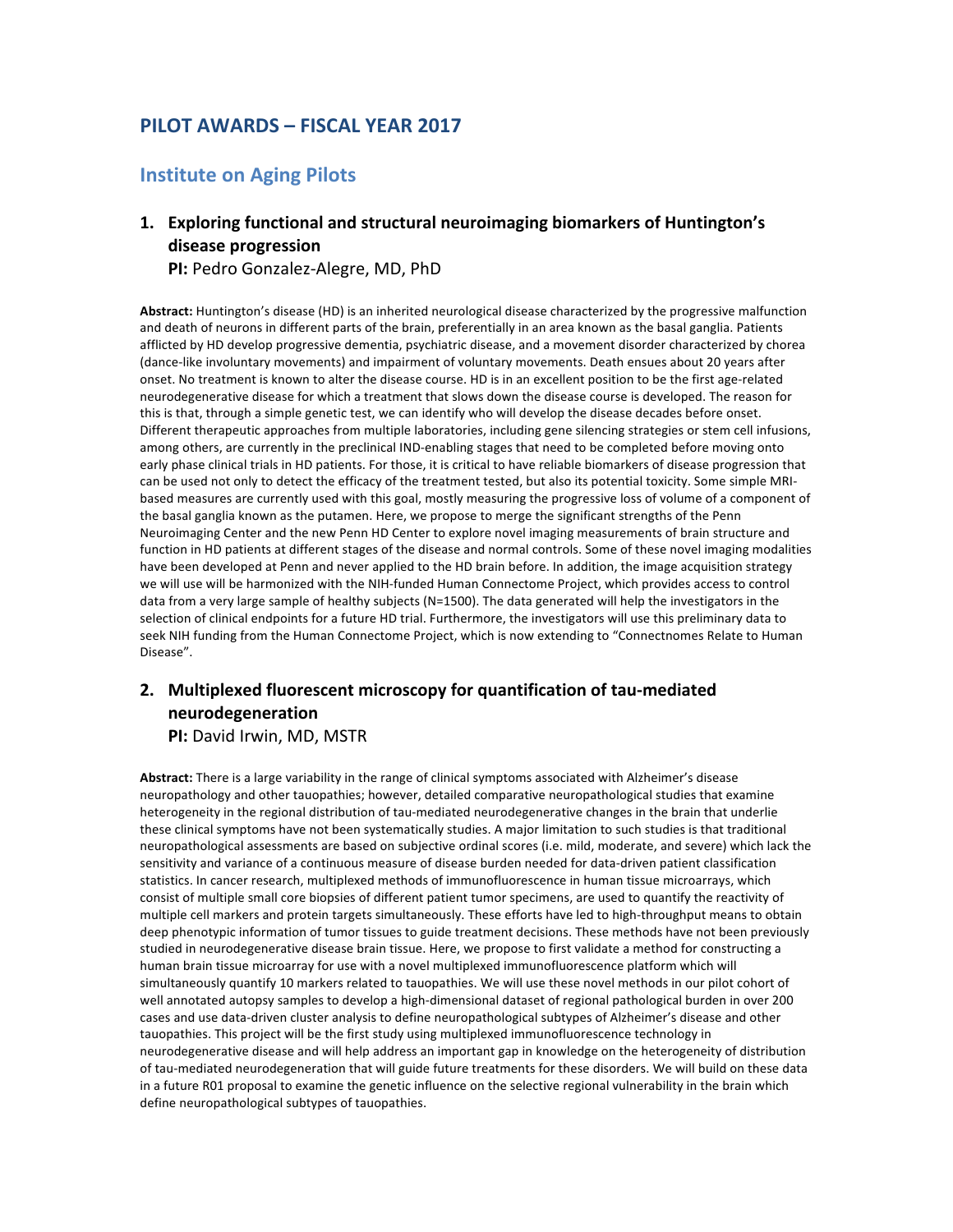#### **3. Mitochondrial NAD, redox state and aging biomarkers PI:** Lin Li, PhD

Abstract: It is of great research interests to identify aging biomarkers and to prevent and delay aging and agingassociated diseases. The dysfunction of mitochondria, the power plants for cellular energy production, is regarded as a hallmark of aging; but whether and how mitochondrial metabolism affects the aging process remains unclear. The concentration of NAD (NAD<sup>+</sup>/NADH, NOT same as oxidative stress) are key factors regulating cell metabolism and signaling; their roles in aging process are still unresolved due to the limitations of the whole-cell or whole-tissue based measurements that have been applied to date. In this study, we propose utilizing our unique expertise in mitochondrial redox imaging to investigate whether total NAD and redox state within the mitochondrial compartment change during aging and how they may affect the aging process. The synergy between and complementary expertise of the labs of the PI and CoPI will enable probing of the mitochondrial NAD and redox state via a combination of biochemical/biological assays and fluorescence imaging methods. In Aim 1, we will survey the mitochondrial NAD and redox state changes in various mouse organs (brain, liver, heart, muscles, etc.) at young, middle, and old ages. We will also identify potential imaging biomarkers for aging based on analysis of redox imaging heterogeneity. In Aim 2, we will study primary mouse neurons in culture as a more tractable model system to test the roles of mitochondrial NAD and redox state in the health and survival of cells. The award of this pilot grant will enable the PI, a senior investigator holding two R01s, to shift his research from cancer to aging using metabolic imaging methods, and eventually develop an extramurally-fundable project.

# **4.** Genetic risk factors associated with coincident Alzheimer and Parkinson Disease in **neuropathologically confirmed cases**

**PI:** Adam Naj, PhD and Jon Toledo, MD

Abstract: Alzheimer (AD) and Parkinson's disease (PD) are the most common causes of dementia and movement disorders. These neurodegenerative diseases are commonly present together in the same subjects; approximately one third of demented subjects with AD show significant Lewy body (LB) pathology, with most subjects presenting a lower LB burden. Conversely, one third of PD dementia subjects have a diagnosis of coincident AD pathology. In addition, these two pathologies interact with each other. PD cases with coincident AD pathology present a higher burden of LB, whereas in AD cases two different LB distribution patterns are observed, one of which is not observed in PD. Genome-wide association studies (GWAS) have mainly relied on clinically diagnosed cases without biomarker or neuropathological confirmation of diagnosis, and some associations observed in GWAS of AD may be capturing undiagnosed LB pathology. In addition, most neuropathologic studies to date have focused on presence or absence of pathologies, but have not explored different pathology distribution patterns as observed in AD cases with coincident LB. 

We propose to study genetic associations in two samples, the National Alzheimer's Coordinating Center (NACC) cohort (3,418 autopsied GWAS cases) with available neuropathological diagnosis and Center for Neurodegenerative Disease Research (CNDR) cases with detailed topographic neuropathological evaluation (560 cases). In these samples, we will 1) perform a discovery GWAS to identify new associations of genomic variants with AD and PD pathology (CNDR and NACC samples) and associations with specific LB deposition patterns in AD cases (CNDR sample) and 2) evaluate if genetic variants identified in prior AD genetic studies are associated with coincident LB pathology and its deposition pattern. Cognitive and neuroimaging biomarker correlates will be explored in the Alzheimer's Disease Neuroimaging Initiative (ADNI, including 1,700 subjects).